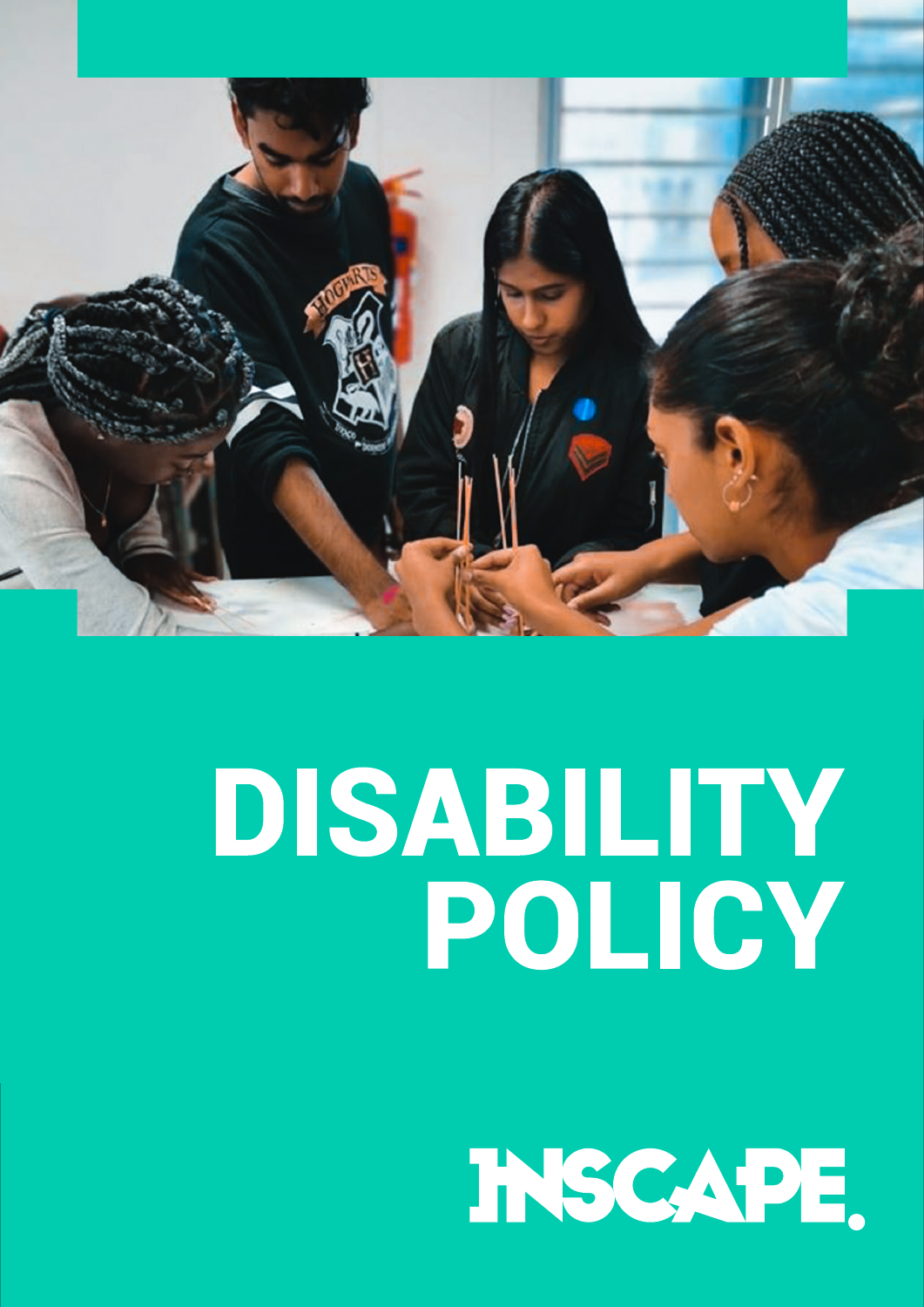### **INSCAPE EDUCATION GROUP**

## **Disability Policy V2018, U01, R03 2018/03/01**

Inscape Education Group is committed to acceptance, equality, inclusion and empowerment of disabled individuals. INSCAPE EDUCATION GROUP endorses fully the United Nations Convention on the Rights of Persons with Disabilities signed into South African law in June 2007.

The purpose of this policy is to:

- outline the role of INSCAPE EDUCATION GROUP regarding disability best practice at our facilities
- clarify the rights of students and staff/employees

All Policy's & Procedures are reviewed and updated as necessary on a regular basis, and employees will be kept informed of these reviews/updates. It however remains the employee's responsibility to read Policy's & Procedures from time to time to remain up to date.

# **CONTENT Definitions** Terminology Disability Language Discrimination based on disability – staff and/or student Reasonable adaptation & inclusion & inclusion – staff and/or student 1. **Reasonable adaptation & inclusion & inclusion request – staff or student**  Written request Student with disability meeting Staff with disability meeting 2. **Access to the built environment**

### **1. DEFINITIONS**

### i. **Terminology**

- A 'Lecturer' is a person who instructs, provides tuition to students and assesses their work
- 'Staff' refers to full time administrative and service staff
- 'Employee' is used interchangeably for Lecturer and staff
- 'Manager/ment' is the person an employee reports to, e.g. Associate Full-time Lecturer(AFL), Full-Time Lecturer(FTL), Academic Manager (AM), Campus Director (CD), Online Academic Manager(OAM), and Company and Department Managers, i.e. Chief executive Officer (CEO), Managing Director(MD), Finance Manager, ICT Manager, HR & Training Manager.

### ii. **Disability**

INSCAPE EDUCATION GROUP recognises that disability policy is necessary as a result of, interaction of people with disabilities and their social and built environment, e.g. it is not the disability, nor the crutches that disables a person, but society's stigmatism and categorisation, as well as access into a building/premises.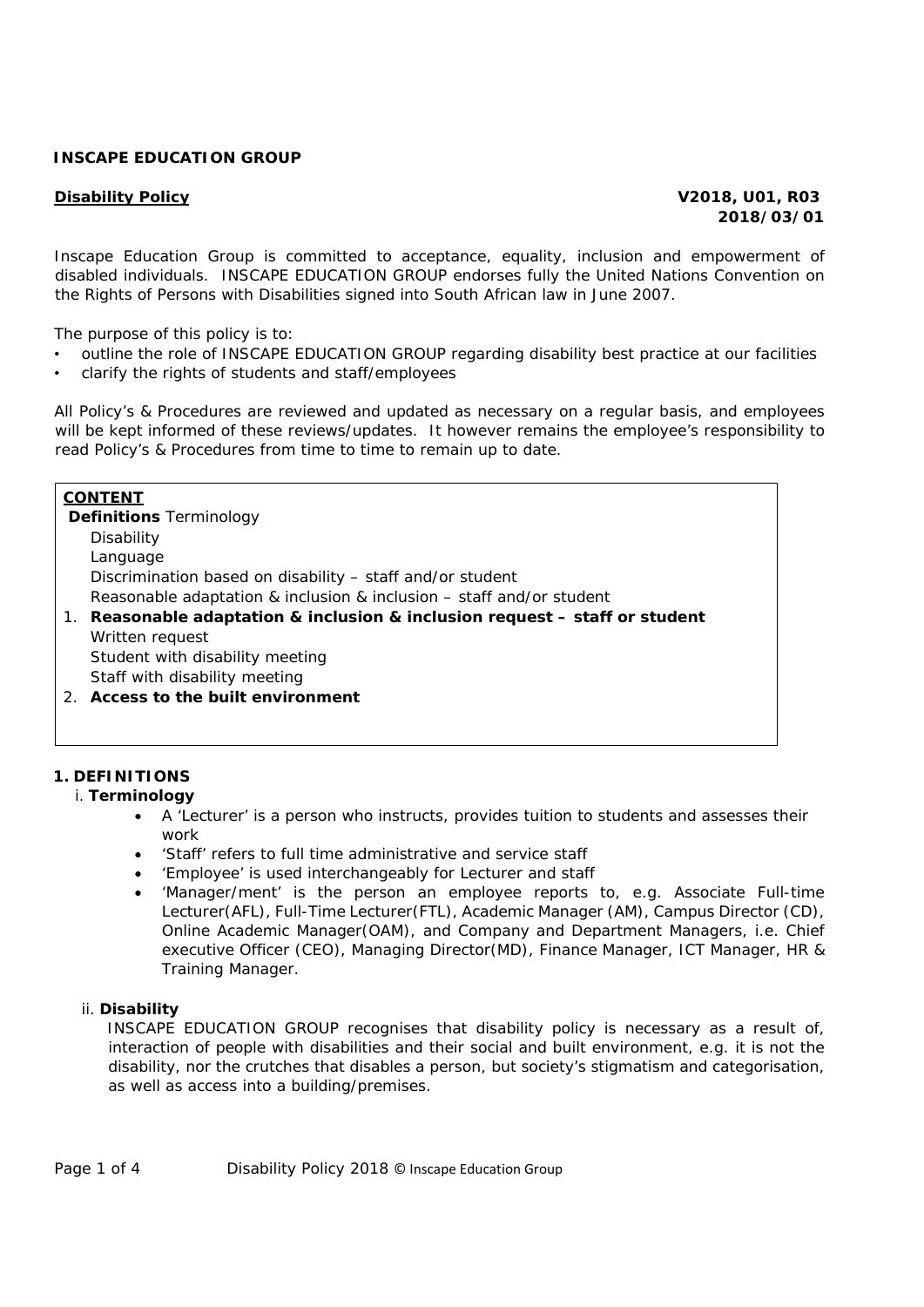### iii. **Language**

INSCAPE EDUCATION GROUP will endeavour to use and instil a culture of acceptance, equality, inclusion and empowerment by using the preferred terminology for English<sup>1</sup>

The disability rights movement of South Africa accepts the terms:

- "disabled person" and "people with disabilities"
- "uses a wheelchair"
- "disability", "able bodied" and "people without disabilities"
- Some diseases by legal definition are considered disabilities e.g. "person with diabetes" or "people living with AIDS"
- The Deaf culture refer to themselves as "Deaf" with a capital "D"
- A person may be "born without arms" or "has a congenital disability"
- "person with Down syndrome", "person with cerebral palsy", "person with epilepsy" or "person with a seizure disorder", "person with paraplegia/quadriplegia", etc.
- "person with an intellectual disability" or "person with a psychiatric disability"

### iv. **Discrimination based on disability – staff/employee or student**

INSCAPE EDUCATION GROUP does not exclude any individual regardless of their disability and affords all equal and fair opportunity to make application for either employment or to study at any of the campuses. Qualification criteria for employment (position profile specifications) or to study (minimum requirements) is adhered to for any and all applicants, irrespective of being able-bodied or being a person with disabilities.

- v. **Reasonable adaptation & inclusion of disability staff/employee and/or student**  INSCAPE EDUCATION GROUP will endeavour to make the necessary and appropriate modifications, changes, adjustments where needed in a particular case of staff/employee or students, without imposing a disparate or undue burden, to ensure those with disabilities can be incorporated, accepted and given equal opportunity thereby affording them the same inclusion and empowerment as their able-bodied counterparts.
- **2. Reasonable adaptation & inclusion of disability request staff/employee and/or student**  INSCAPE EDUCATION GROUP recognises the right of staff and students with disabilities to request adaptation & inclusion of their disability to facilitate their acceptance, equal participation and inclusion in all programme offerings and facilities on our campuses.
	- i. Staff/employee or students with disabilities wishing to request reasonable adaptation & inclusion of their disability should do so in written format which must include the following:
		- Name of student and course enrolled in
		- Addressed to (name) of Campus Director/Associate Full-time Lecturer/Full-time Lecturer
		- Date of request
		- A concise statement detailing the nature of the request
		- A medical certificate (physical and sensory disabilities) and/or clinical/educational psychologist or psychiatrist (cognitive and psychological disabilities) confirming the nature and severity of the disability

These written requests must be sent to the Campus Director's email address, or that of the Associate Full-time Lecturer/Full-time Lecturer.

ii. While students with disabilities are welcomed, they are also not treated differently to ablebodied students, with very little, to no concession being given that veers from our policy and procedures applicable to students. Students with disabilities will graduate with the requisite industry skills and competencies, as expected of able-bodied students.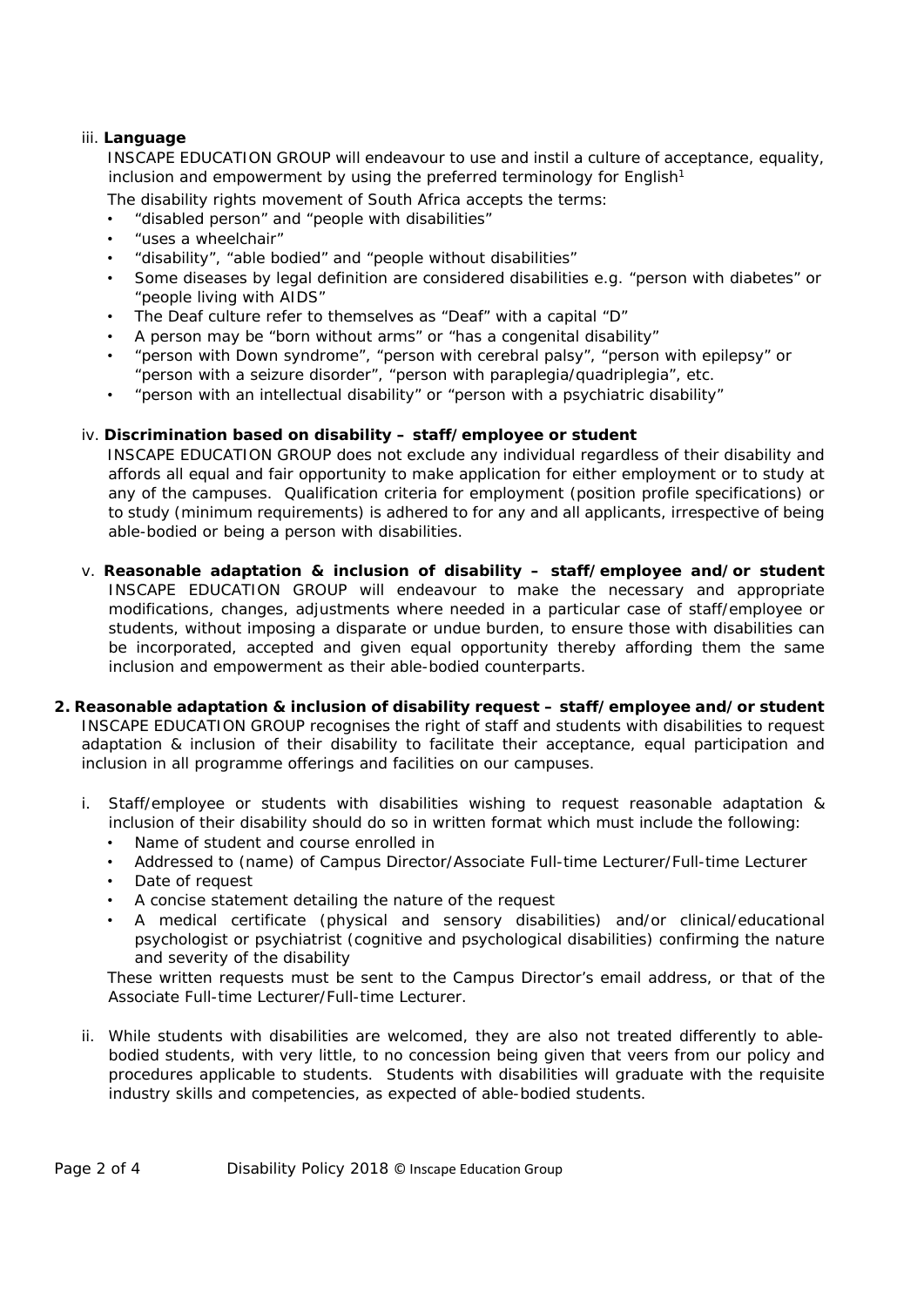Each reasonable adaptation and inclusion of disability application will be treated individually and on its own merits at the beginning of each year:

- iii. Student with disability meeting:
	- A meeting with the Campus Director, Associate Full-time Lecturer, Full-time Lecturer, parents and student will clarify what, if any concessions will be made, e.g. supplementing curricula, course work requirements, alternative but equivalent assessment modes, etc. The student is to initiate such a meeting by requesting a meeting.
- iv. The Campus Director/Associate Full-time Lecturer/Full-time Lecturer will then communicate same to the Lecturer(s) detailing what the specific disability is and how it can and should be handled or addressed in class. If it cannot be handled internally, external assistance would be required and this/these options would be investigated.
- v. Employee with disability meeting

A meeting with the Campus Director, Human Resource Manager and staff member/employee will clarify what, if any concessions can and will be made.

- vi. All disclosed information will be kept private and confidential if deemed so necessary, and is used to:
	- monitor employment progress
	- alert the lecturer to facilitate seamless integration into classes, adjustment to facilitation methods, assessment & monitoring of progress,
	- comply with Employment Equity reporting and strategic planning

### **3. Access to the built environment**

Each campus or facility faces unique challenges with providing access to people with disabilities to the built environment.

Each campus will identify, and wherever possible, address barriers to all facilities and services on their site. Each campus will make budget provision for retrofitting access solutions, e.g. parking, ramps, toilet facilities, stair markers, signage, etc.

All relevant campus personnel will receive appropriate and obligatory training on the retrofitting as and when it is finalised.

With acknowledgement to Patricia Digh of Real Work Group sighted in DPSA (Disable People South Africa) "A Pocket Guide on Disability Equity

### **Annexures / Links / Legal Framework:**

Annexures

Links

∙ Employment Equity Policy & Procedure

Legal Framework

- ∙ Employment Equity Act (Act 55 of 1998)
- ∙ Basic Conditions of Employment Act 1997 (Act No 75 of 1997)
- ∙ Labour Relations Act, (Act 66 of 1995)
- ∙ Occupational Health and Safety Act (Act 85 of 1993 + Regulations)

Page 3 of 4 Disability Policy 2018 © Inscape Education Group